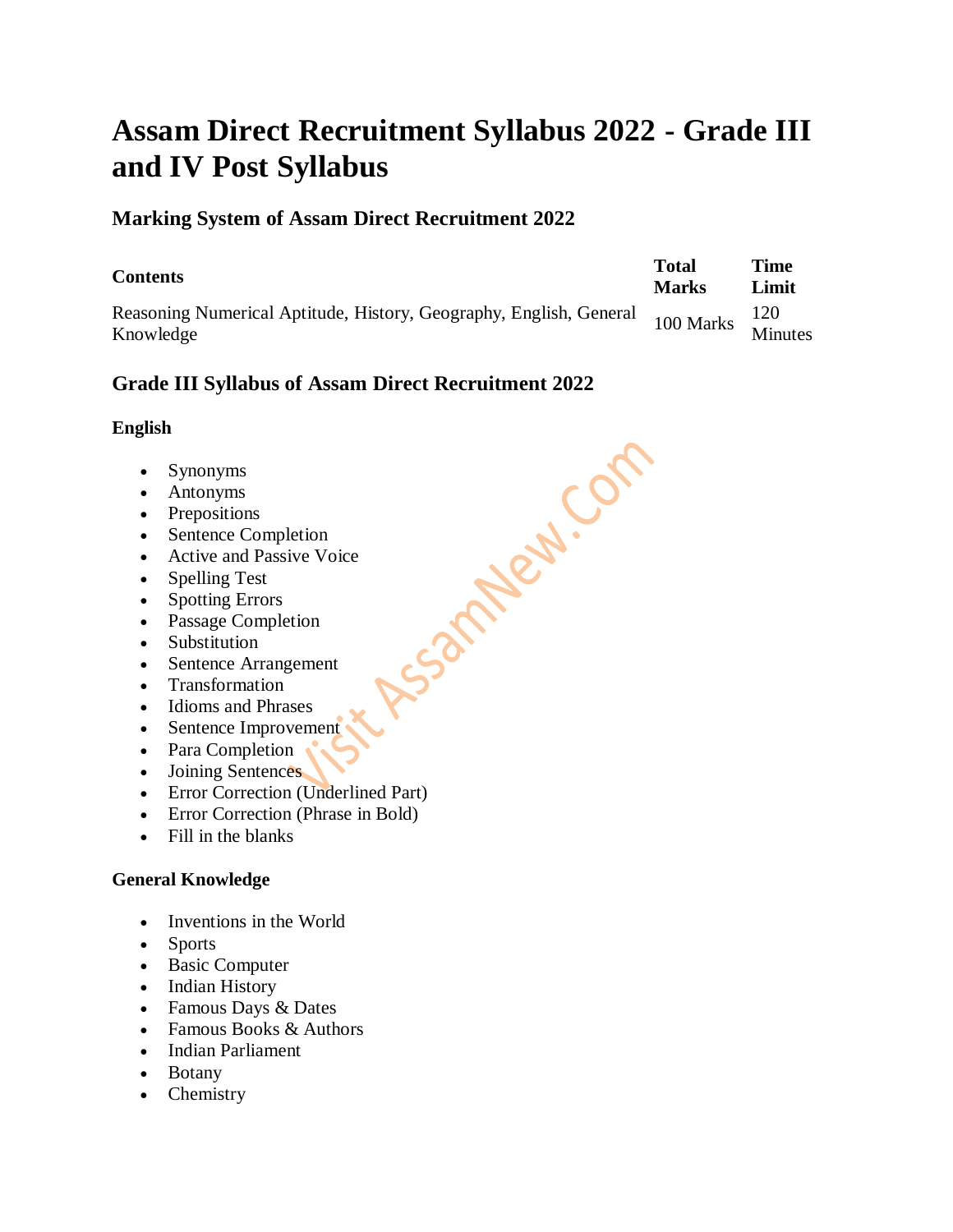- Indian Politics
- Geography
- Physics
- Zoology
- Indian Economy
- Environment
- Indian Culture

#### **Current Affairs**

- Authors
- $\bullet$  International & National Organizations

it Assampled.com

- Abbreviations
- Environment
- General Knowledge
- Book
- History
- Geography
- General Science
- Budget
- Indian Economy
- Awards

#### **Reasoning**

- Puzzles
- Verbal Reasoning
- Logical Reasoning
- Data Sufficiency
- Non-Verbal Reasoning
- Data Interpretation
- Analytical Reasoning

#### **Aptitude**

- Time and Distance
- Problems on Trains
- Time and Work Partnership
- Ratio and Proportion
- Boats and Streams
- Simple Interest
- Areas
- Averages
- Problems on L.C.M and H.C.F
- Pipes and Cisterns
- Problems on Numbers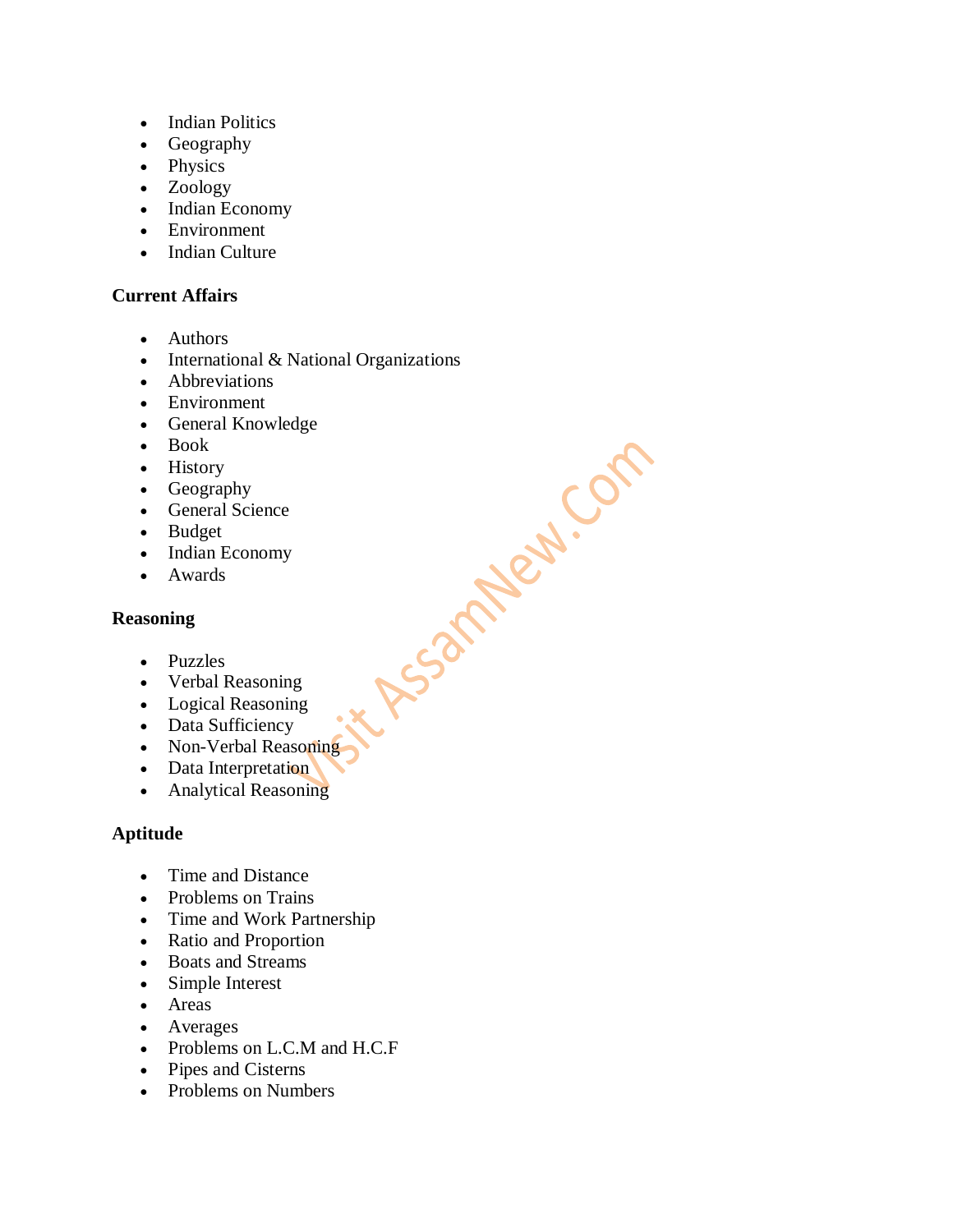- Compound Interest
- Volumes
- Profit and Loss
- Odd Man Out
- Races and Games
- Numbers and Ages
- Mixtures and Allegations
- Percentages
- Simple Equations
- Quadratic Equations
- Indices and Surds
- Mensuration
- Permutations and Combinations
- Probability
- Simplification and Approximation

# Grade IV Syllabus of Assam Direct Recruitment<br>
• Subject-Verb Agreement.<br>
• Idioms & Phrases.<br>
• Sentence Rearrangement.<br>
• Sentence Corrections.<br>
• Cloze Test.<br>
• Fill in the T

- Subject-Verb Agreement.
- Idioms & Phrases.
- Sentence Rearrangement.
- Sentence Corrections.
- Cloze Test.
- Fill in the Blanks.
- Para Jumbles.
- Word Formations.
- Reading Comprehension.
- Missing Verbs.
- Error Spotting/Phrase Replacement.
- Phrase Replacement.
- Unseen Passages.

## **Aptitude**

- Time and Distance.
- Volume and Surface Area
- Problems on Train.
- HCF and LCM.
- Boats and streams.
- Ratios and Proportions.
- Square Root and Cube Root.
- Profit and Loss.
- Compound Interest.
- Problems on Ages.
- Time and Work.
- Allegation and Mixture.